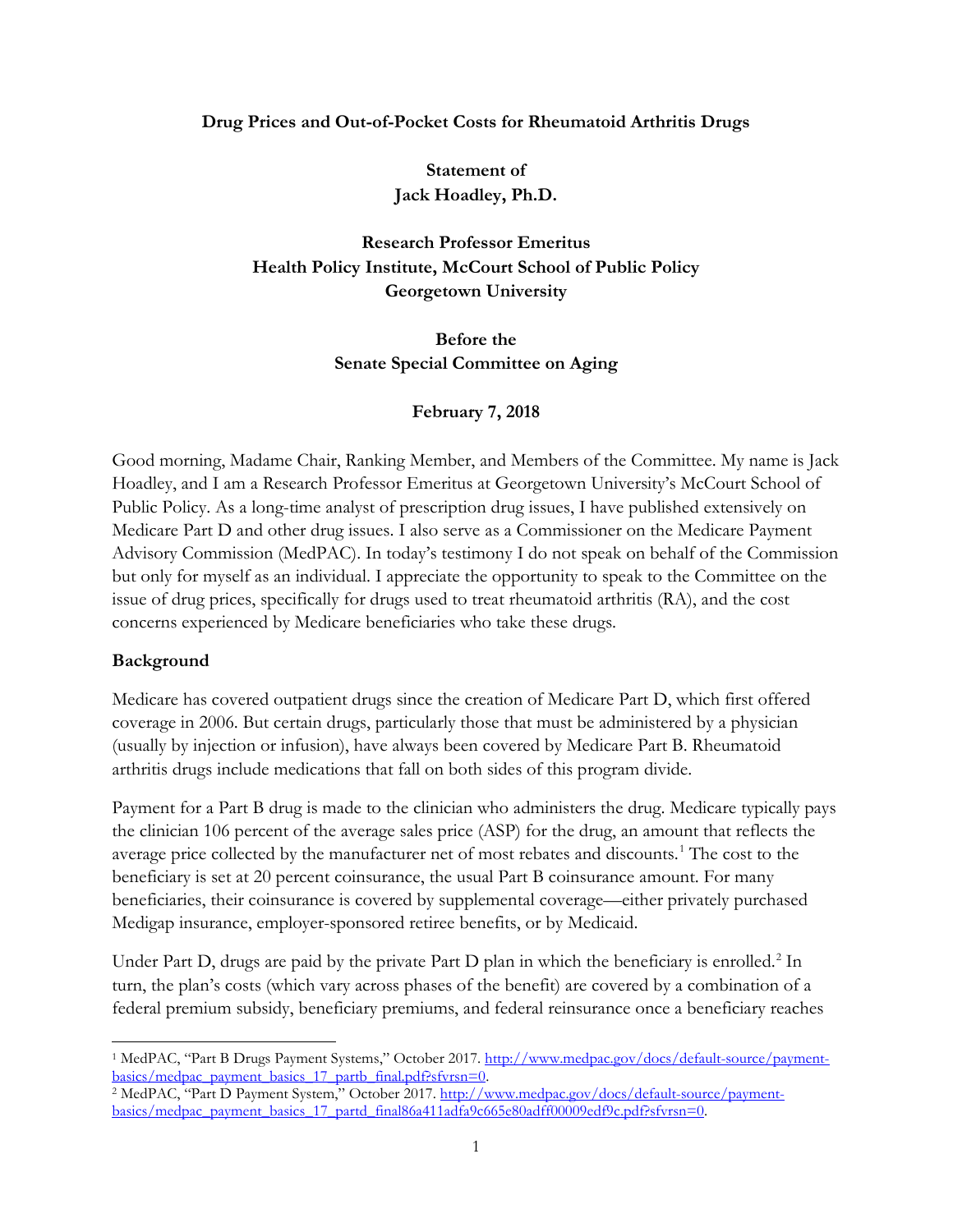the catastrophic phase of the benefit. Plans may negotiate the price of the drug with the manufacturer, often obtaining rebates (discounts) that are paid to the plan but are not reflected at the point of sale. Beneficiary cost sharing varies according to the phase of the Part D benefit. For a high-cost biological, cost sharing in the initial coverage period is typically 25 percent to 33 percent. Cost sharing rises to 35 percent in the coverage gap phase (which will drop to 25 percent in 2020, when the gap if fully phased out)<sup>[3](#page-1-0)</sup> and then drops to 5 percent in the catastrophic coverage phase. Low-income Part D enrollees are eligible for subsidies that cover most of their cost sharing.

# **Competition for Rheumatoid Arthritis Drugs**

The market for rheumatoid arthritis drugs consists of at least ten different biological medications as well as several older traditional medications. These drugs vary in terms of their mode of action and their method of administration, and some are much newer on the market than others. Some RA drugs are approved for other health conditions as well. The drugs in this class that require administration by a clinician are covered under Medicare Part B. Those which can be selfadministered are covered under Part D. This coverage split in the RA drug class has implications for the method of payment used and the determination of out-of-pocket costs. It also affects the extent to which market forces work.

At present, three biological drugs dominate the RA market. Together Enbrel, Humira, and Remicade represent over two-thirds of the RA market. Enbrel and Humira are covered under Medicare Part D and Remicade by Part B. Between 50,000 and 60,000 beneficiaries use each of these drugs, based on the most recent CMS data.<sup>[4](#page-1-1)</sup>

The presence of multiple competing drugs in this class might be expected to help keep prices from growing rapidly. But evidence suggests otherwise. For context on the trend in drug prices, we can refer to MedPAC's annual calculation of a Part D price index.<sup>[5](#page-1-2)</sup>

MedPAC's index data show that overall Part D drug prices rose cumulatively by 57 percent from 2007 through 2014. However, MedPAC's separate index calculation for the same timespan taking generic substitution into account was only up by a cumulative 8 percent. The difference is explained because many traditional drugs have seen patent expirations that allowed brand drug users to switch to much cheaper generic alternatives.

Notably, prices for biological drugs have grown far more rapidly—up by a cumulative 119 percent over the same years (2007-2014), compared to the 57 percent growth for all Part D drugs. These high-cost drugs include the rheumatoid arthritis drugs that are covered under Part D.

<span id="page-1-0"></span> <sup>3</sup> As enacted in the Patient Protection and Affordable Care Act, beneficiary coinsurance is reduced gradually until reaching 25 percent in 2020.

<span id="page-1-1"></span><sup>4</sup> CMS, 2015 Medicare Drug Spending Dashboard. [https://www.cms.gov/Research-Statistics-Data-and-](https://www.cms.gov/Research-Statistics-Data-and-Systems/Statistics-Trends-and-Reports/Information-on-Prescription-Drugs/2015Medicare.html)[Systems/Statistics-Trends-and-Reports/Information-on-Prescription-Drugs/2015Medicare.html.](https://www.cms.gov/Research-Statistics-Data-and-Systems/Statistics-Trends-and-Reports/Information-on-Prescription-Drugs/2015Medicare.html)

<span id="page-1-2"></span><sup>5</sup> MedPAC, "Report to the Congress: Medicare Payment Policy," Chapter 14, Status Report on the Medicare prescription drug program (Part D), March 2017. [http://www.medpac.gov/docs/default](http://www.medpac.gov/docs/default-source/reports/mar17_medpac_ch14.pdf?sfvrsn=0)[source/reports/mar17\\_medpac\\_ch14.pdf?sfvrsn=0.](http://www.medpac.gov/docs/default-source/reports/mar17_medpac_ch14.pdf?sfvrsn=0)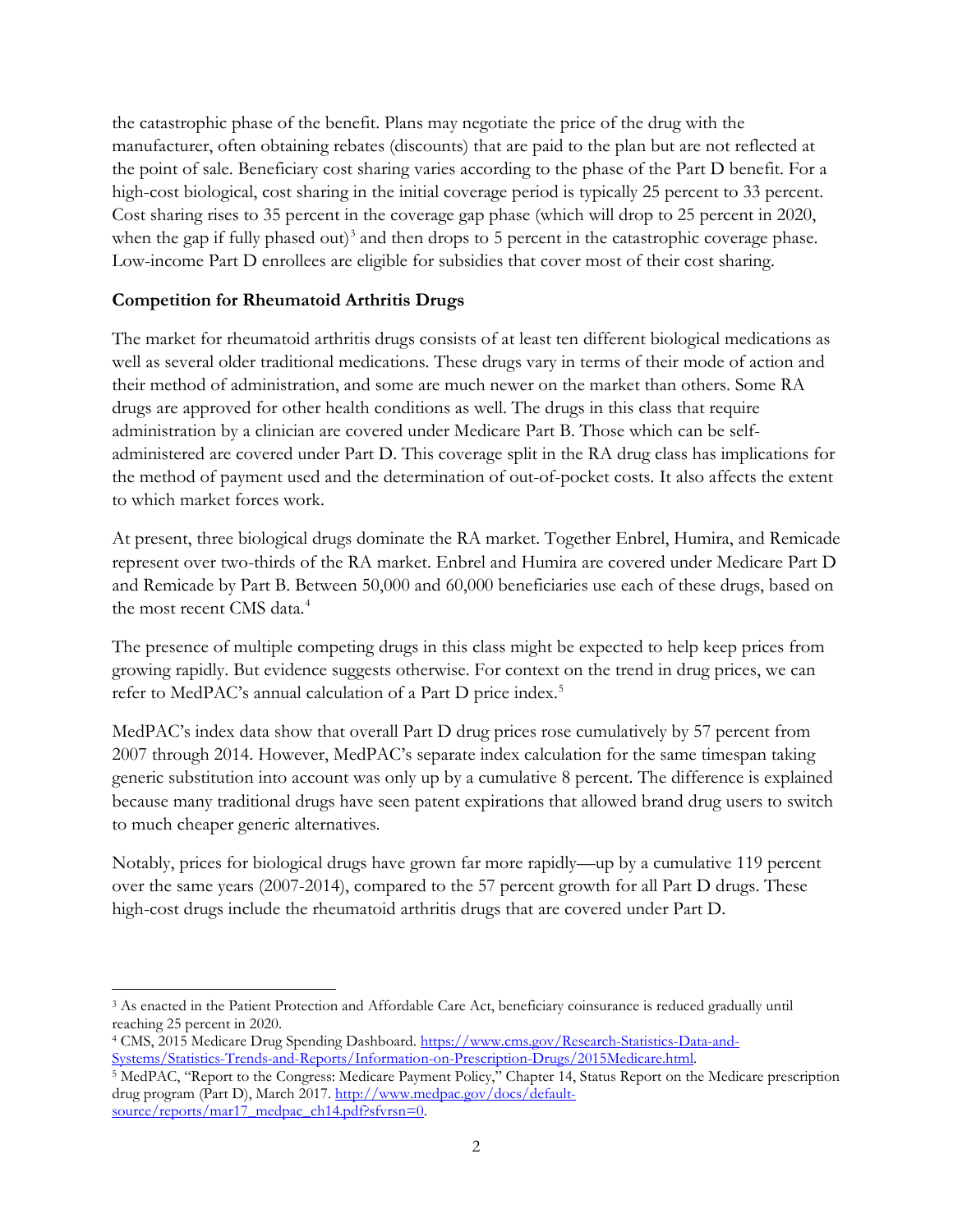It should be noted that these price indexes exclude manufacturer rebates. CMS reports that rebates have increased generally over this same period (though data are not available for specific drugs or drug classes), so price increases net of rebates may be somewhat lower.

## **Cost to Medicare and the Beneficiary for Rheumatoid Arthritis Drugs**

Looking specifically at the costs of the three most common RA drugs, they are expensive for both the Medicare program and the beneficiaries who take these drugs. And the costs continue to rise.

In 2015, Remicade was one of the top five Part B drugs in terms of annual costs to Medicare—at \$1.2 billion. [6](#page-2-0) An average user of Remicade had \$4,280 in out-of-pocket costs over the course of a year. As noted before, many beneficiaries have these costs are covered by supplemental coverage or Medicaid. Total spending on Remicade rose 34 percent between 2011 and 2015 or about 8 percent per year.

On the Part D side, Humira had the largest market share and a total cost for Medicare beneficiaries of \$1.6 billion in 2015 (although Part D spending totals are calculated before the rebate discounts arranged between manufacturers and plans).<sup>[7](#page-2-1)</sup> In terms of total dollar volume, it represented the  $10^{\text{th}}$ costliest Part D drug. An average user of Humira incurred \$1,588 in out-of-pocket costs for the year. This amount is less than the average for Remicade because cost sharing drops to 5 percent after a beneficiary exceeds the catastrophic spending threshold. Furthermore, a beneficiary taking a full dose of Humira for an entire year would incur almost \$5,000 in out-of-pocket Part D costs for that drug.<sup>[8](#page-2-2)</sup> Total spending for Humira has more than tripled—up 224 percent from 2011 to 2015. This reflects both a 79 percent increase in the unit price combined with a similar increase in volume.

The numbers for Enbrel are similar: \$1.4 billion in total volume in 2015 and \$1,590 in a year's out-of-pocket costs for the average user.<sup>[9](#page-2-3)</sup> Total spending for Enbrel more than doubled—up 144 percent from 2011 to 2015. Like Humira, its price rose about 80 percent, but it experienced more modest volume growth.

It is worth noting that price increases have been more modest on the Part B side, in part because most rebates are incorporated into the Part B pricing system and in part because the ASP system may be more effective in controlling price increases than the tools available to Part D plans.

# **Biosimilars: Potential for Savings and Barriers**

Over the last decade, one of the largest checks on drug spending growth has been the emergence of generic alternatives for many of the most used traditional drugs, together with the absence of significant new medications to compete with these drugs. A key question is whether biosimilars can play the same role in bringing down prices for biologicals, such as those that treat RA. Many

<span id="page-2-0"></span> <sup>6</sup> CMS, 2015 Medicare Drug Spending Dashboard.

<span id="page-2-1"></span><sup>7</sup> CMS, 2015 Medicare Drug Spending Dashboard.

<span id="page-2-2"></span><sup>8</sup> J Hoadley, J Cubanski, and T Neuman, "It Pays to Shop: Variation in Out-of-Pocket Costs for Medicare Part D Enrollees in 2016," Kaiser Family Foundation, December 2015. [https://www.kff.org/medicare/issue-brief/it-pays-to](https://www.kff.org/medicare/issue-brief/it-pays-to-shop-variation-in-out-of-pocket-costs-for-medicare-part-d-enrollees-in-2016/)[shop-variation-in-out-of-pocket-costs-for-medicare-part-d-enrollees-in-2016/.](https://www.kff.org/medicare/issue-brief/it-pays-to-shop-variation-in-out-of-pocket-costs-for-medicare-part-d-enrollees-in-2016/)

<span id="page-2-3"></span><sup>9</sup> CMS, 2015 Medicare Drug Spending Dashboard.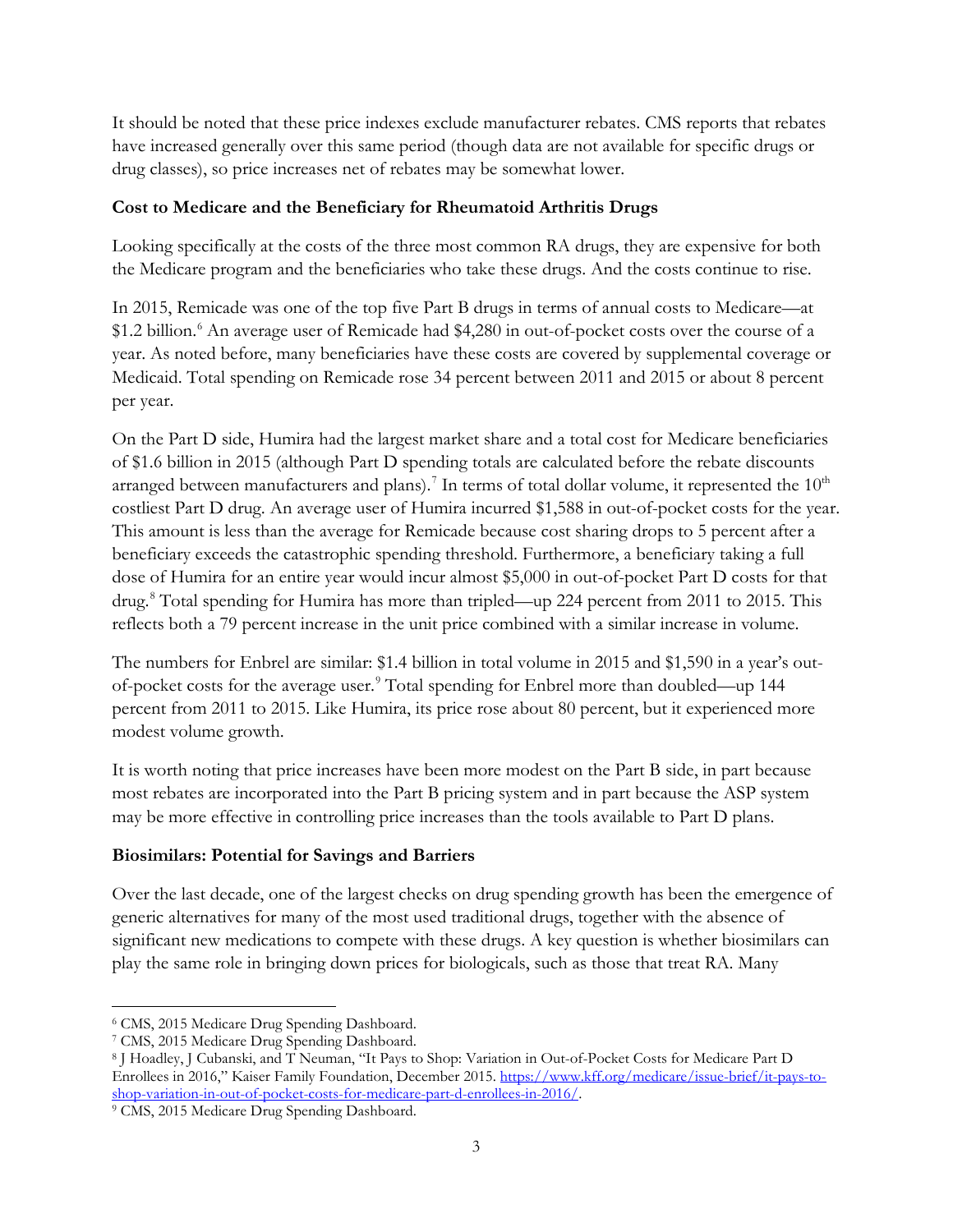observers anticipate that prices should drop, perhaps in the range of 35 percent, as biosimilars penetrate the RA market.<sup>[10](#page-3-0)</sup> Notably, even if prices drop, total spending on biologicals is likely to grow as more of these medications enter the market.

On the Part B side, two biosimilars for Remicade have entered the market. But their impact to date has been modest. When the first biosimilar (Inflectra) was launched in 2017, its price to Medicare was about 20 percent higher than the price of Remicade. The price of Remicade, meanwhile, rose by 4 percent between the first two quarters it had a competitor.<sup>[11](#page-3-1)</sup> Public data are not available yet to determine whether the launch of a second competitor to Remicade has had a different effect.

In its report to Congress in June 2017, MedPAC made a set of recommendations with the goal of moderating Part B prices. One item in that set specifically focuses on biosimilars by modifying the ASP system to "require the Secretary to use a common billing code to pay for a reference biologic and its biosimilars."[12](#page-3-2) Today the original biologic (the reference biologic) has one code and all biosimilars are combined into a second billing code. The idea behind consolidating to a single code is to increase price competition. Providers would be paid based on the average price (weighted by volume) across the competing drugs, providing a stronger incentive to use the lower-price competitor. CMS has proposed a move in the opposite direction—to create separate billing codes for each of the biosimilars that competes with a reference biologic. If this proposed policy is finalized, it could reduce the pressure among biosimilar manufacturers to compete for lower prices.

The MedPAC recommendations also calls on Congress to "create and phase in a voluntary Drug Value Program" designed to encourage lower prices by permitting private vendors to negotiate and share any savings with the participating providers.[13](#page-3-3) Savings would be shared with beneficiaries in the form of lower cost sharing and with the Medicare program.

No biosimilars have reached the market yet for the two major Part D RA drugs. A biosimilar for Humira has been approved by the Food and Drug Administration (FDA), but entry into the U.S. market has been delayed until 2023 by a court settlement between the biosimilar manufacturer and the manufacturer of Humira. Similarly, a biosimilar for Enbrel has FDA approval, but patent litigation has delayed its market launch.

The future for RA and other biosimilars depends on the drugs reaching the market and gaining broad acceptance. Their timely launch on the market will rely on resolving patent cases and other legal issues. Once launched, the path to widespread acceptance and substantial market penetration will rely on several factors: (1) the establishment of interchangeability status by the FDA; (2) state laws that determine whether pharmacies can substitute biosimilars with the prescriber's approval as is done for traditional drugs; (3) general acceptance of the biosimilars by both clinicians and their

<span id="page-3-0"></span> <sup>10</sup> A Mulcahy, Z Predmore, and S Mattke, "The Cost Savings Potential of Biosimilar Drugs in the United States," RAND Corporation, 2014. [https://www.rand.org/content/dam/rand/pubs/perspectives/PE100/PE127/RAND\\_PE127.pdf.](https://www.rand.org/content/dam/rand/pubs/perspectives/PE100/PE127/RAND_PE127.pdf) 11 MedPAC, "Report to the Congress: Medicare and the Health Care Delivery System," Chapter 2, Medicare Part B drug

<span id="page-3-2"></span><span id="page-3-1"></span>payment policy issues, June 2017, [http://www.medpac.gov/docs/default-source/reports/jun17\\_ch2.pdf?sfvrsn=0.](http://www.medpac.gov/docs/default-source/reports/jun17_ch2.pdf?sfvrsn=0) <sup>12</sup> MedPAC, "Report to the Congress: Medicare and the Health Care Delivery System," Chapter 2, Medicare Part B drug

payment policy issues, June 2017. <sup>13</sup> MedPAC, "Report to the Congress: Medicare and the Health Care Delivery System," Chapter 2, Medicare Part B drug

<span id="page-3-3"></span>payment policy issues, June 2017.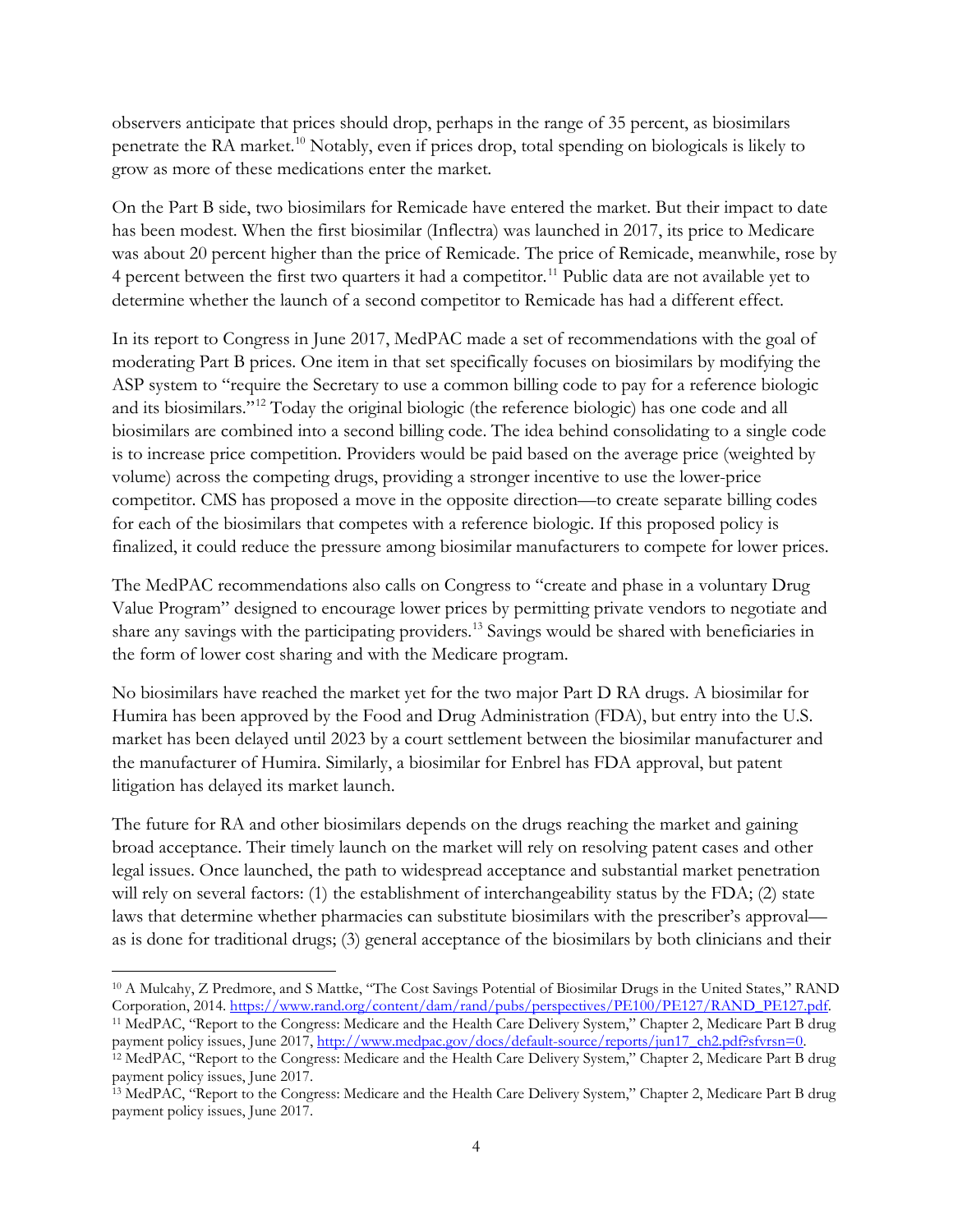patients; and (4) further research showing that patients who switch to biosimilars do so without problems. Several biosimilars for RA drugs are on the market in Europe, and some early evidence shows success in having most patients make the switch without any adverse consequences.<sup>[14](#page-4-0)</sup>

### **Additional Ways to Protect Beneficiaries**

The most important steps to achieving lower costs for biologicals, including expensive RA drugs, are likely to be those that increase the role of biosimilars in the market. But there are other measures that can also bring savings in both Part B and Part D for beneficiaries and the Medicare program.

The Part B ASP system that was put in place by the Medicare Modernization Act of 2003 has had some success in moderating price increases compared to the previous system. Nevertheless, prices for some drugs have gone up well beyond inflation. Earlier, I discussed the set of MedPAC recommendations addressing Part B drugs that were published in the Commission's June 2017 report to Congress.[15](#page-4-1) In addition to calling for common billing codes for biosimilars and a reference biologic, the Commission recommended other modifications to the ASP system. They are (1) a requirement that all manufacturers submit ASP data with penalties for failure to report; (2) a reduction in wholesale acquisition cost (WAC)-based payment to WAC plus 3 percent; and (3) a requirement that manufacturers pay a rebate when ASP increases exceed an inflation benchmark (both beneficiary cost sharing and the ASP add-on would be based on the inflation-adjusted ASP). As noted above, the Commission linked these recommendations to creation of a new voluntary Drug Value Program to create more opportunities for achieving lower prices for Part B drugs.

According to the MedPAC report, these recommendations represent a balanced approach to improving the payment system for Part B drugs, including RA drugs like Remicade. If enacted and implemented, these measures could lower Part B drug prices in a way that should save money for both beneficiaries and the Medicare program.<sup>[16](#page-4-2)</sup>

Just as in Part B, Part D presents opportunities for reducing costs. In June 2016, MedPAC approved a set of recommendations for Part D.<sup>[17](#page-4-3)</sup> In January of this year, the Commission approved an additional recommendation that will be published in its upcoming March report to the Congress.

The recommendations in the June 2016 MedPAC report included multiple items that should be viewed together as a package. I highlight here the items that are most relevant to high-priced RA drugs. The first set of recommendations calls for reducing Medicare's individual federal reinsurance subsidy to create a stronger incentive for Part D plans to negotiate the best possible prices, especially for high-priced drugs that typically drive costs into the catastrophic phase of the benefit. It also calls

<span id="page-4-0"></span> <sup>14</sup> Center for Biosimilars, "4 Studies Address Successes, Failures, and Strategies in Non-Medical Biosimilar Switching," November 7, 2017. [http://www.centerforbiosimilars.com/conferences/acr-2017/4-studies-address-successes-failures](http://www.centerforbiosimilars.com/conferences/acr-2017/4-studies-address-successes-failures-and-strategies-in-nonmedical-biosimilar-switching)[and-strategies-in-nonmedical-biosimilar-switching.](http://www.centerforbiosimilars.com/conferences/acr-2017/4-studies-address-successes-failures-and-strategies-in-nonmedical-biosimilar-switching) 15 MedPAC, "Report to the Congress: Medicare and the Health Care Delivery System," Chapter 2, Medicare Part B drug

<span id="page-4-1"></span>payment policy issues, June 2017.

<span id="page-4-2"></span><sup>&</sup>lt;sup>16</sup> MedPAC, "Report to the Congress: Medicare and the Health Care Delivery System," Chapter 2, Medicare Part B drug payment policy issues, June 2017.

<span id="page-4-3"></span><sup>17</sup> MedPAC, "Report to the Congress: Medicare and the Health Care Delivery System," Chapter 6, Improving Medicare Part D, June 2016. [http://www.medpac.gov/docs/default-source/reports/chapter-6-improving-medicare-part-d-june-](http://www.medpac.gov/docs/default-source/reports/chapter-6-improving-medicare-part-d-june-2016-report-.pdf?sfvrsn=0)[2016-report-.pdf?sfvrsn=0.](http://www.medpac.gov/docs/default-source/reports/chapter-6-improving-medicare-part-d-june-2016-report-.pdf?sfvrsn=0)